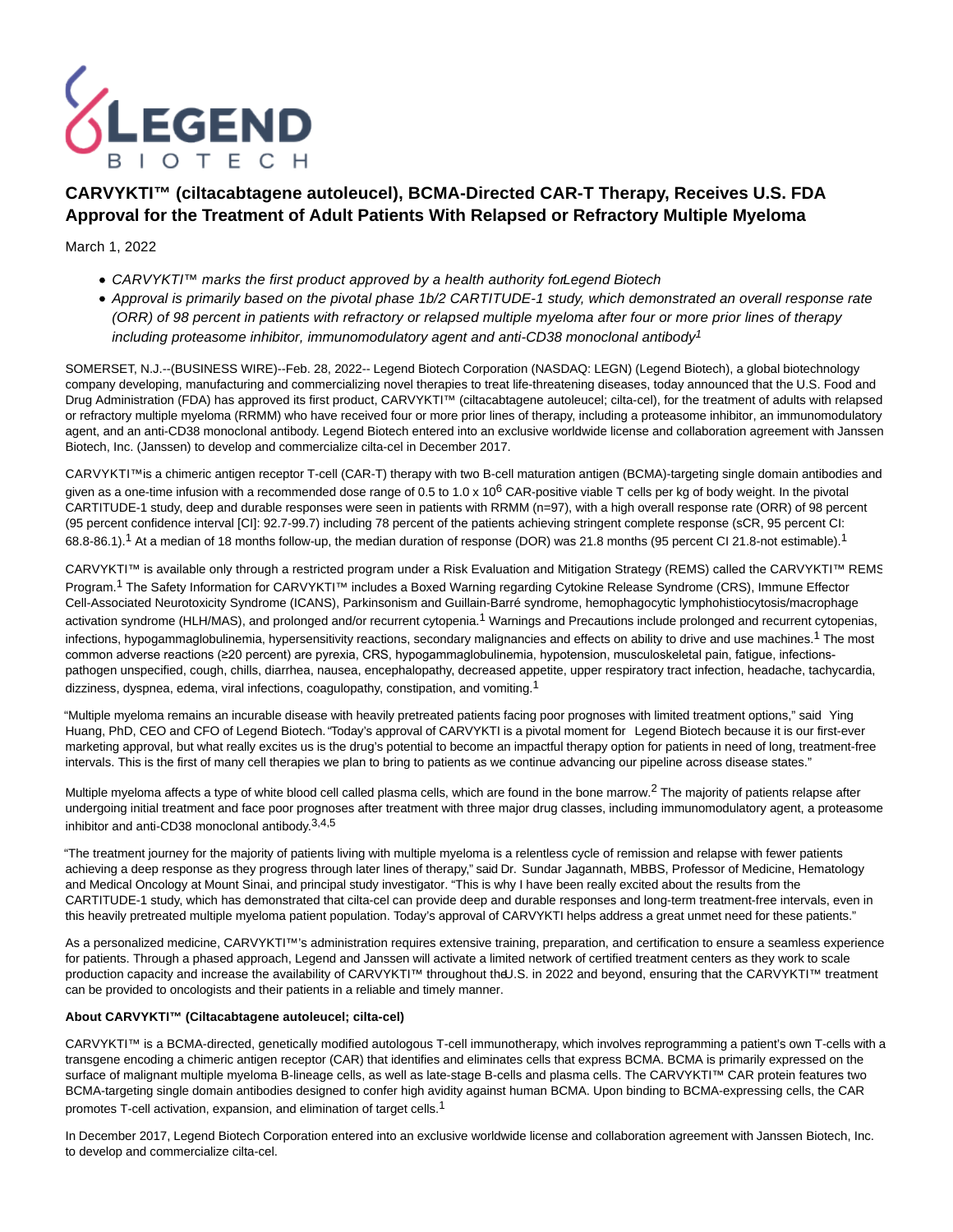In April 2021, Legend announced the submission of a Marketing Authorisation Application to the European Medicines Agency seeking approval of cilta-cel for the treatment of patients with relapsed and/or refractory multiple myeloma. In addition to U.S. Breakthrough Therapy Designation granted in December 2019, cilta-cel received a Breakthrough Therapy Designation in China in August 2020. Cilta-cel also received Orphan Drug Designation from the U.S. FDA in February 2019, and from the European Commission in February 2020.

# **About the CARTITUDE-1 Study**

CARTITUDE-1 [\(NCT03548207\)](https://cts.businesswire.com/ct/CT?id=smartlink&url=https%3A%2F%2Fclinicaltrials.gov%2Fct2%2Fshow%2FNCT03548207&esheet=52587125&newsitemid=20220228006246&lan=en-US&anchor=NCT03548207&index=1&md5=c906492b5f570c8ba04a8d690b14480f) is an ongoing Phase 1b/2, open-label, single arm, multi-center trial evaluating cilta-cel for the treatment of adult patients with relapsed or refractory multiple myeloma, who previously received at least three prior lines of therapy including a proteasome inhibitor (PI), an immunomodulatory agent (IMiD) and an anti-CD38 monoclonal antibody. Of the 97 patients enrolled in the trial, 99 percent were refractory to the last line of treatment and 88 percent were triple-class refractory, meaning their cancer did not respond, or no longer responds, to an IMiD, a PI and an anti-CD38 monoclonal antibody.1

The longer-term efficacy and safety profile of cilta-cel is being assessed in the ongoing CARTITUDE-1 study, with two-year follow-up results recently [presented a](https://cts.businesswire.com/ct/CT?id=smartlink&url=https%3A%2F%2Flegendbiotech.com%2Fwp-content%2Fuploads%2F2021%2F12%2FTwo-Year-Analysis-of-CARTITUDE-1-Shows-Early-Durable-and-Deepening-Responses-of-Ciltacabtagene-Autoleucel-cilta-cel.pdf&esheet=52587125&newsitemid=20220228006246&lan=en-US&anchor=presented&index=2&md5=20495936f64059172c9188ab2e244449)t ASH 2021.6

### **About Multiple Myeloma**

Multiple myeloma is an incurable blood cancer that starts in the bone marrow and is characterized by an excessive proliferation of plasma cells.<sup>2</sup> In 2022, it is estimated that more than 34,000 people will be diagnosed with multiple myeloma, and more than 12,000 people will die from the disease in the U.S.<sup>7</sup> While some patients with multiple myeloma have no symptoms at all, most patients are diagnosed due to symptoms that can include bone problems, low blood counts, calcium elevation, kidney problems or infections.<sup>8</sup> Although treatment may result in remission, unfortunately, patients will most likely relapse.<sup>3</sup> Patients who relapse after treatment with standard therapies, including protease inhibitors, immunomodulatory agents, and an anti-CD38 monoclonal antibody, have poor prognoses and few treatment options available.<sup>4,5</sup>

# **CARVYKTI** ™ **Important Safety Information**

# **INDICATIONS AND USAGE**

CARVYKTI™ (ciltacabtagene autoleucel) is a B-cell maturation antigen (BCMA)-directed genetically modified autologous T cell immunotherapy indicated for the treatment of adult patients with relapsed or refractory multiple myeloma, after four or more prior lines of therapy, including a proteasome inhibitor, an immunomodulatory agent, and an anti-CD38 monoclonal antibody.

# **WARNING: CYTOKINE RELEASE SYNDROME, NEUROLOGIC TOXICITIES, HLH/MAS, and PROLONGED and RECURRENT CYTOPENIA**

- Cytokine Release Syndrome (CRS), including fatal or life-threatening reactions, occurred in patients following treatment with CARVYKTI™. Do not administer CARVYKTI™ to patients with active infection or inflammatory disorders. Treat severe or life-threatening CRS with tocilizumab or tocilizumab and corticosteroids.
- Immune Effector Cell-Associated Neurotoxicity Syndrome (ICANS), which may be fatal or life-threatening, occurred following treatment with CARVYKTI™, including before CRS onset, concurrently with CRS, after CRS resolution, or in the absence of CRS. Monitor for neurologic events after treatment with CARVYKTI™. Provide supportive care and/or corticosteroids as needed.
- Parkinsonism and Guillain-Barré syndrome and their associated complications resulting in fatal or life-threatening reactions have occurred following treatment with CARVYKTI™.
- Hemophagocytic Lymphohistiocytosis/Macrophage Activation Syndrome (HLH/MAS), including fatal and life-threatening reactions, occurred in patients following treatment with CARVYKTI™. HLH/MAS can occur with CRS or neurologic toxicities.
- Prolonged and/or recurrent cytopenias with bleeding and infection and requirement for stem cell transplantation for hematopoietic recovery occurred following treatment with CARVYKTI™.
- CARVYKTI™ is available only through a restricted program under a Risk Evaluation and Mitigation Strategy (REMS) called the CARVYKTI™ REMS Program.

# **WARNINGS AND PRECAUTIONS**

**Cytokine Release Syndrome (CRS)** including fatal or life-threatening reactions, occurred following treatment with CARVYKTI™ in 95% (92/97) of patients receiving ciltacabtagene autoleucel. Grade 3 or higher CRS (2019 ASTCT grade)1 occurred in 5% (5/97) of patients, with Grade 5 CRS reported in 1 patient. The median time to onset of CRS was 7 days (range: 1-12 days). The most common manifestations of CRS included pyrexia (100%), hypotension (43%), increased aspartate aminotransferase (AST) (22%), chills (15%), increased alanine aminotransferase (14%) and sinus tachycardia (11%). Grade 3 or higher events associated with CRS included increased AST and ALT, hyperbilirubinemia, hypotension, pyrexia, hypoxia, respiratory failure, acute kidney injury, disseminated intravascular coagulation, HLH/MAS, angina pectoris, supraventricular and ventricular tachycardia, malaise, myalgias, increased C-reactive protein, ferritin, blood alkaline phosphatase and gamma-glutamyl transferase.

Identify CRS based on clinical presentation. Evaluate for and treat other causes of fever, hypoxia, and hypotension. CRS has been reported to be associated with findings of HLH/MAS, and the physiology of the syndromes may overlap. HLH/MAS is a potentially life-threatening condition. In patients with progressive symptoms of CRS or refractory CRS despite treatment, evaluate for evidence of HLH/MAS.

Sixty-nine of 97 (71%) patients received tocilizumab and/or a corticosteroid for CRS after infusion of ciltacabtagene autoleucel. Forty-four (45%) patients received only tocilizumab, of whom 33 (34%) received a single dose and 11 (11%) received more than one dose; 24 patients (25%) received tocilizumab and a corticosteroid, and one patient (1%) received only corticosteroids. Ensure that a minimum of two doses of tocilizumab are available prior to infusion of CARVYKTI™.

Monitor patients at least daily for 10 days following CARVYKTI™ infusion at a REMS-certified healthcare facility for signs and symptoms of CRS. Monitor patients for signs or symptoms of CRS for at least 4 weeks after infusion. At the first sign of CRS, immediately institute treatment with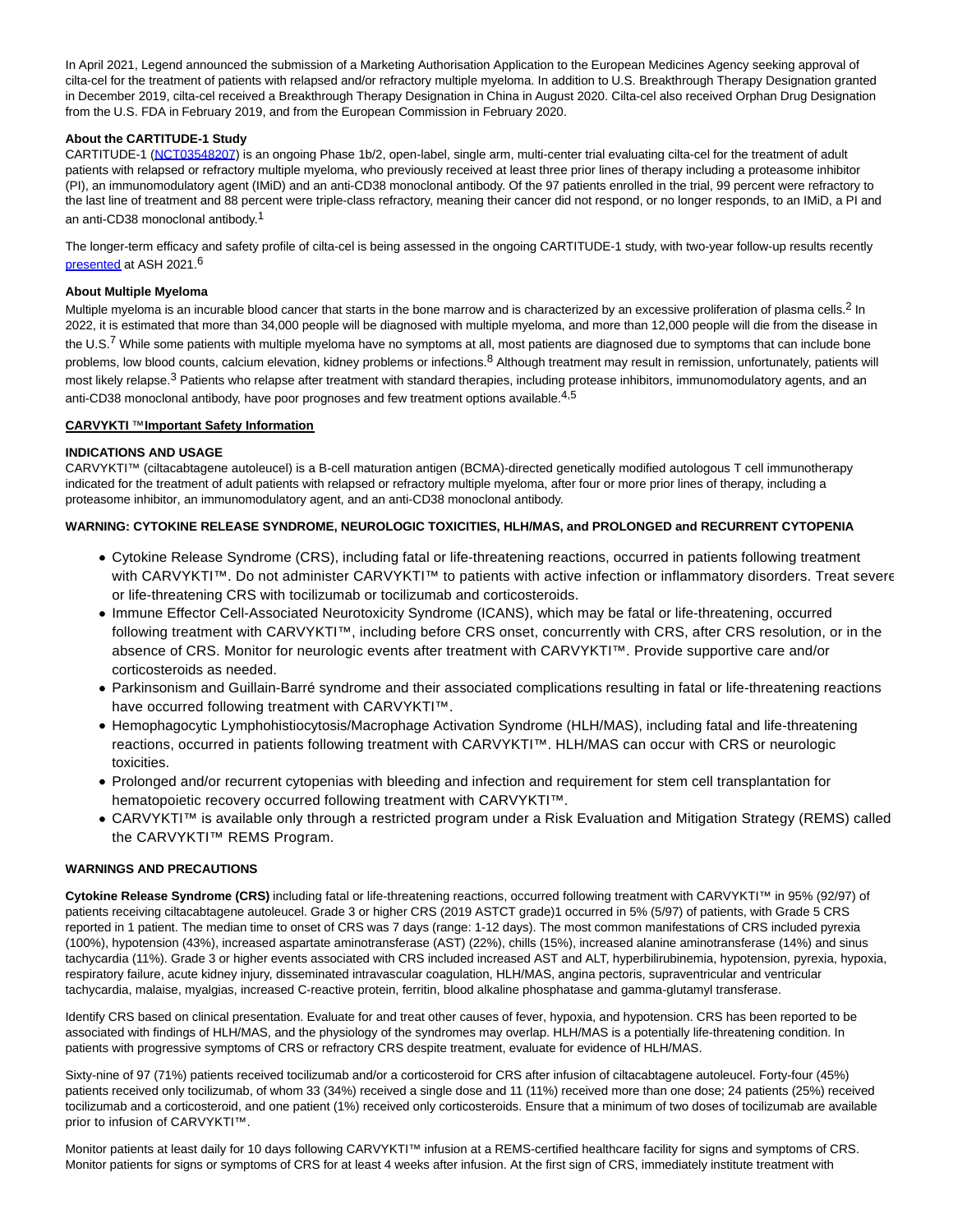supportive care, tocilizumab, or tocilizumab and corticosteroids. Counsel patients to seek immediate medical attention should signs or symptoms of CRS occur at any time.

**Neurologic toxicities**, which may be severe, life-threatening or fatal, occurred following treatment with CARVYKTI™. Neurologic toxicities included ICANS, neurologic toxicity with signs and symptoms of parkinsonism, Guillain-Barré Syndrome, peripheral neuropathies, and cranial nerve palsies. Counsel patients on the signs and symptoms of these neurologic toxicities, and on the delayed nature of onset of some of these toxicities. Instruct patients to seek immediate medical attention for further assessment and management if signs or symptoms of any of these neurologic toxicities occur at any time.

Overall, one or more subtypes of neurologic toxicity described below occurred following ciltacabtagene autoleucel in 26% (25/97) of patients, of which 11% (11/97) of patients experienced Grade 3 or higher events. These subtypes of neurologic toxicities were also observed in two ongoing studies.

Immune Effector Cell-Associated Neurotoxicity Syndrome (ICANS): ICANS occurred in 23% (22/97) of patients receiving ciltacabtagene autoleucel including Grade 3 or 4 events in 3% (3/97) and Grade 5 (fatal) events in 2% (2/97). The median time to onset of ICANS was 8 days (range 1-28 days). All 22 patients with ICANS had CRS. The most frequent (≥5%) manifestation of ICANS included encephalopathy (23%), aphasia (8%) and headache (6%).

Monitor patients at least daily for 10 days following CARVYKTI™ infusion at the REMS-certified healthcare facility for signs and symptoms of ICANS. Rule out other causes of ICANS symptoms. Monitor patients for signs or symptoms of ICANS for at least 4 weeks after infusion and treat promptly. Neurologic toxicity should be managed with supportive care and/or corticosteroids as needed.

Parkinsonism: Of the 25 patients in the CARTITUDE-1 study experiencing any neurotoxicity, five male patients had neurologic toxicity with several signs and symptoms of parkinsonism, distinct from immune effector cell-associated neurotoxicity syndrome (ICANS). Neurologic toxicity with parkinsonism has been reported in other ongoing trials of ciltacabtagene autoleucel. Patients had parkinsonian and non-parkinsonian symptoms that included tremor, bradykinesia, involuntary movements, stereotypy, loss of spontaneous movements, masked facies, apathy, flat affect, fatigue, rigidity, psychomotor retardation, micrographia, dysgraphia, apraxia, lethargy, confusion, somnolence, loss of consciousness, delayed reflexes, hyperreflexia, memory loss, difficulty swallowing, bowel incontinence, falls, stooped posture, shuffling gait, muscle weakness and wasting, motor dysfunction, motor and sensory loss, akinetic mutism, and frontal lobe release signs. The median onset of parkinsonism in the 5 patients in CARTITUDE-1 was 43 days (range 15-108) from infusion of ciltacabtagene autoleucel.

Monitor patients for signs and symptoms of parkinsonism that may be delayed in onset and managed with supportive care measures. There is limited efficacy information with medications used for the treatment of Parkinson's disease, for the improvement or resolution of parkinsonism symptoms following CARVYKTI™ treatment.

Guillain-Barré Syndrome: A fatal outcome following Guillain-Barré Syndrome (GBS) has occurred in another ongoing study of ciltacabtagene autoleucel despite treatment with intravenous immunoglobulins. Symptoms reported include those consistent with Miller-Fisher variant of GBS, encephalopathy, motor weakness, speech disturbances and polyradiculoneuritis.

Monitor for GBS. Evaluate patients presenting with peripheral neuropathy for GBS. Consider treatment of GBS with supportive care measures and in conjunction with immunoglobulins and plasma exchange, depending on severity of GBS.

Peripheral Neuropathy: Six patients in CARTITUDE-1 developed peripheral neuropathy. These neuropathies presented as sensory, motor or sensorimotor neuropathies. Median time of onset of symptoms was 62 days (range 4-136 days), median duration of peripheral neuropathies was 256 days (range 2-465 days) including those with ongoing neuropathy. Patients who experienced peripheral neuropathy also experienced cranial nerve palsies or GBS in other ongoing trials of ciltacabtagene autoleucel.

Cranial Nerve Palsies: Three patients (3.1%) experienced cranial nerve palsies in CARTITUDE-1. All three patients had 7th cranial nerve palsy; one patient had 5th cranial nerve palsy as well. Median time to onset was 26 days (range 21-101 days) following infusion of ciltacabtagene autoleucel. Occurrence of 3rd and 6th cranial nerve palsy, bilateral 7th cranial nerve palsy, worsening of cranial nerve palsy after improvement, and occurrence of peripheral neuropathy in patients with cranial nerve palsy have also been reported in ongoing trials of ciltacabtagene autoleucel. Monitor patients for signs and symptoms of cranial nerve palsies. Consider management with systemic corticosteroids, depending on the severity and progression of signs and symptoms.

Hemophagocytic Lymphohistiocytosis (HLH)/Macrophage Activation Syndrome (MAS): Fatal HLH occurred in one patient (1%), 99 days after ciltacabtagene autoleucel. The HLH event was preceded by prolonged CRS lasting 97 days. The manifestations of HLH/MAS include hypotension, hypoxia with diffuse alveolar damage, coagulopathy, cytopenia, and multi-organ dysfunction, including renal dysfunction. HLH is a life-threatening condition with a high mortality rate if not recognized and treated early. Treatment of HLH/MAS should be administered per institutional standards.

CARVYKTI<sup>™</sup> REMSBecause of the risk of CRS and neurologic toxicities, CARVYKTI<sup>™</sup> is available only through a restricted program under a Risk Evaluation and Mitigation Strategy (REMS) called the CARVYKTI™ REMS.

Further information is available a[t www.CARVYKTIrems.com o](https://cts.businesswire.com/ct/CT?id=smartlink&url=http%3A%2F%2Fwww.CARVYKTIrems.com&esheet=52587125&newsitemid=20220228006246&lan=en-US&anchor=www.CARVYKTIrems.com&index=3&md5=45626be50d94eebd6427a42c05d058bd)r 1-844-672-0067.

**Prolonged and Recurrent Cytopenias:** Patients may exhibit prolonged and recurrent cytopenias following lymphodepleting chemotherapy and CARVYKTI™ infusion. One patient underwent autologous stem cell therapy for hematopoietic reconstitution due to prolonged thrombocytopenia.

In CARTITUDE-1, 30% (29/97) of patients experienced prolonged Grade 3 or 4 neutropenia and 41% (40/97) of patients experienced prolonged Grade 3 or 4 thrombocytopenia that had not resolved by Day 30 following ciltacabtagene autoleucel infusion.

Recurrent Grade 3 or 4 neutropenia, thrombocytopenia, lymphopenia and anemia were seen in 63% (61/97), 18% (17/97), 60% (58/97), and 37% (36/97) after recovery from initial Grade 3 or 4 cytopenia following infusion. After Day 60 following ciltacabtagene autoleucel infusion, 31%, 12% and 6% of patients had a recurrence of Grade 3 or higher lymphopenia, neutropenia and thrombocytopenia, respectively, after initial recovery of their Grade 3 or 4 cytopenia. Eighty-seven percent (84/97) of patients had one, two, or three or more recurrences of Grade 3 or 4 cytopenias after initial recovery of Grade 3 or 4 cytopenia. Six and 11 patients had Grade 3 or 4 neutropenia and thrombocytopenia, respectively, at the time of death.

Monitor blood counts prior to and after CARVYKTI™ infusion. Manage cytopenias with growth factors and blood product transfusion support according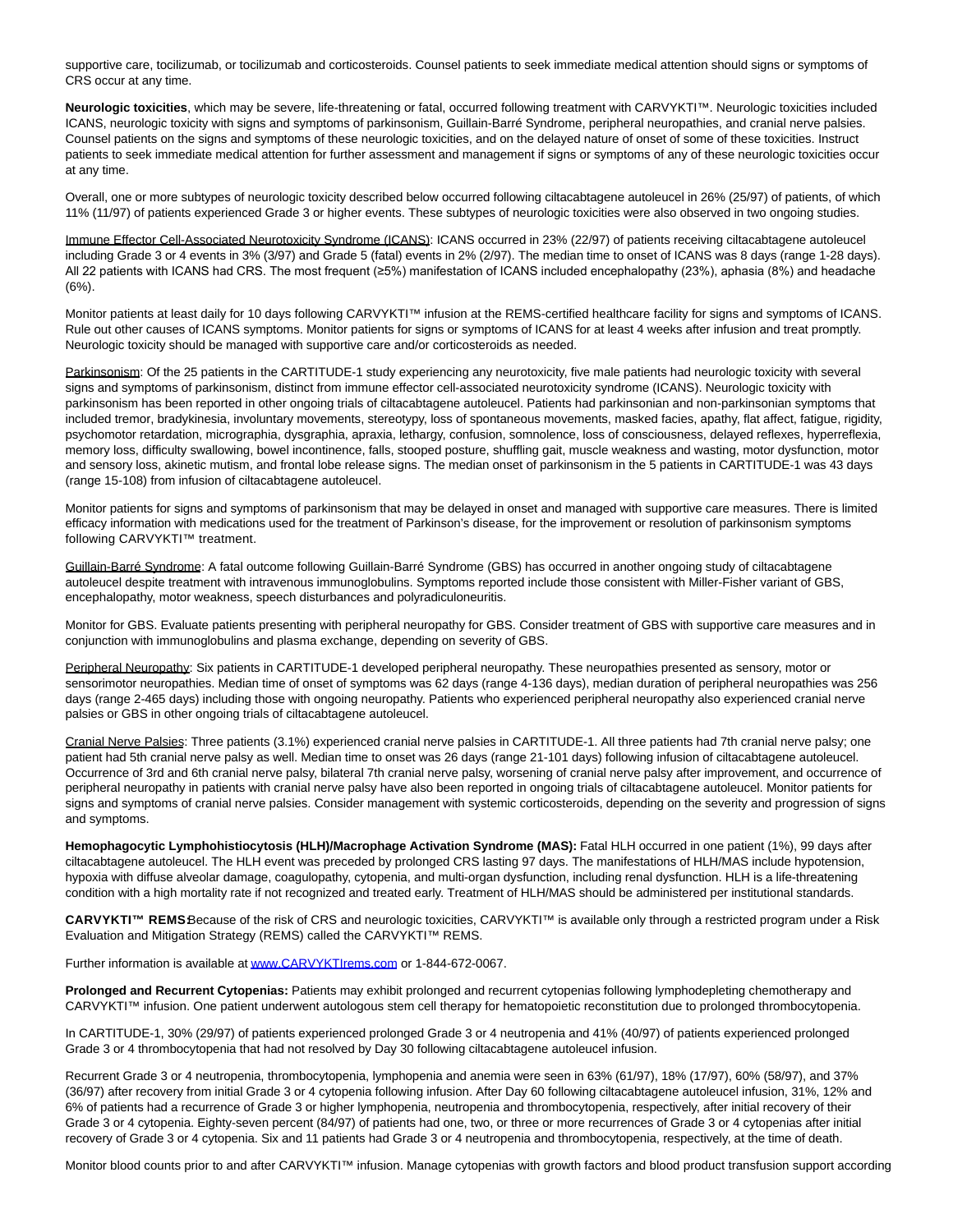to local institutional guidelines.

**Infections:** CARVYKTI™ should not be administered to patients with active infection or inflammatory disorders. Severe, life-threatening or fatal infections occurred in patients after CARVYKTI™ infusion.

Infections (all grades) occurred in 57 (59%) patients. Grade 3 or 4 infections occurred in 23% (22/97) of patients; Grade 3 or 4 infections with an unspecified pathogen occurred in 17%, viral infections in 7%, bacterial infections in 1%, and fungal infections in 1% of patients. Overall, four patients had Grade 5 infections: lung abscess (n=1), sepsis (n=2) and pneumonia (n=1).

Monitor patients for signs and symptoms of infection before and after CARVYKTI™ infusion and treat patients appropriately. Administer prophylactic, pre-emptive and/or therapeutic antimicrobials according to the standard institutional guidelines. Febrile neutropenia was observed in 10% of patients after ciltacabtagene autoleucel infusion, and may be concurrent with CRS. In the event of febrile neutropenia, evaluate for infection and manage with broad-spectrum antibiotics, fluids and other supportive care, as medically indicated.

Viral Reactivation: Hepatitis B virus (HBV) reactivation, in some cases resulting in fulminant hepatitis, hepatic failure and death, can occur in patients with hypogammaglobulinemia. Perform screening for Cytomegalovirus (CMV), HBV, hepatitis C virus (HCV), and human immunodeficiency virus (HIV), or any other infectious agents if clinically indicated in accordance with clinical guidelines before collection of cells for manufacturing. Consider antiviral therapy to prevent viral reactivation per local institutional guidelines/clinical practice.

**Hypogammaglobulinemia** was reported as an adverse event in 12% (12/97) of patients; laboratory IgG levels fell below 500 mg/dL after infusion in 92% (89/97) of patients. Monitor immunoglobulin levels after treatment with CARVYKTI™ and administer IVIG for IgG <400 mg/dL. Manage per local institutional guidelines, including infection precautions and antibiotic or antiviral prophylaxis.

Use of Live Vaccines: The safety of immunization with live viral vaccines during or following CARVYKTI™ treatment has not been studied. Vaccination with live virus vaccines is not recommended for at least 6 weeks prior to the start of lymphodepleting chemotherapy, during CARVYKTI™ treatment, and until immune recovery following treatment with CARVYKTI™.

**Hypersensitivity Reactions** have occurred in 5% (5/97) of patients following ciltacabtagene autoleucel infusion. Serious hypersensitivity reactions, including anaphylaxis, may be due to the dimethyl sulfoxide (DMSO) in CARVYKTI™. Patients should be carefully monitored for 2 hours after infusion for signs and symptoms of severe reaction. Treat promptly and manage appropriately according to the severity of the hypersensitivity reaction.

**Secondary Malignancies:** Patients may develop secondary malignancies. Monitor life-long for secondary malignancies. In the event that a secondary malignancy occurs, contact Janssen Biotech, Inc., at 1-800-526-7736 for reporting and to obtain instructions on collection of patient samples for testing of secondary malignancy of T cell origin.

**Effects on Ability to Drive and Use Machines:** Due to the potential for neurologic events, including altered mental status, seizures, neurocognitive decline, or neuropathy, patients are at risk for altered or decreased consciousness or coordination in the 8 weeks following CARVYKTI™ infusion. Advise patients to refrain from driving and engaging in hazardous occupations or activities, such as operating heavy or potentially dangerous machinery during this initial period, and in the event of new onset of any neurologic toxicities.

### **ADVERSE REACTIONS**

The most common non-laboratory adverse reactions (incidence greater than 20%) are pyrexia, cytokine release syndrome, hypogammaglobulinemia, hypotension, musculoskeletal pain, fatigue, infections of unspecified pathogen, cough, chills, diarrhea, nausea, encephalopathy, decreased appetite, upper respiratory tract infection, headache, tachycardia, dizziness, dyspnea, edema, viral infections, coagulopathy, constipation, and vomiting. The most common laboratory adverse reactions (incidence greater than or equal to 50%) include thrombocytopenia, neutropenia, anemia, aminotransferase elevation, and hypoalbuminemia.

Please read full [Prescribing Information i](https://cts.businesswire.com/ct/CT?id=smartlink&url=https%3A%2F%2Fwww.janssenlabels.com%2Fpackage-insert%2Fproduct-monograph%2Fprescribing-information%2FCARVYKTI-pi.pdf&esheet=52587125&newsitemid=20220228006246&lan=en-US&anchor=Prescribing+Information&index=4&md5=b6b85bc183be03fb3c55d29509b688b9)ncluding Boxed Warning for CARVYKTI™.

#### **About Legend Biotech**

Legend Biotech is a global biotechnology company dedicated to treating, and one day curing, life-threatening diseases. Headquartered in Somerset, New Jersey, we are developing advanced cell therapies across a diverse array of technology platforms, including autologous and allogenic chimeric antigen receptor T-cell, T-cell receptor (TCR-T), and natural killer (NK) cell-based immunotherapy. From our three R&D sites around the world, we apply these innovative technologies to pursue the discovery of safe, efficacious and cutting-edge therapeutics for patients worldwide.

We are currently engaged in a strategic collaboration to commercialize ciltacabtagene autoleucel, a BCMA-directed, genetically modified autologous T-cell immunotherapy. Applications seeking approval of cilta-cel for the treatment of patients with relapsed or refractory multiple myeloma are currently under regulatory review by several health authorities around the world.

Learn more a[t www.legendbiotech.com a](https://cts.businesswire.com/ct/CT?id=smartlink&url=https%3A%2F%2Fapc01.safelinks.protection.outlook.com%2F%3Furl%3Dhttps%253A%252F%252Furldefense.com%252Fv3%252F__http%253A%252Fwww.legendbiotech.com%252F__%253B%21%21Dahw-A9d0CA%21l_HBzc6uFFeUDuZZa9ZaL36SCN4RrVIMjWybRwXGmPMcCeXFMsUTZlHW7117Bv5v%2524%26data%3D04%257C01%257Ctina.carter%2540legendbiotech.com%257C16a4efa927f340b07f5408d9730bde94%257Cd55ad7adbf234f2cb95e1164d77114c9%257C0%257C0%257C637667317543128330%257CUnknown%257CTWFpbGZsb3d8eyJWIjoiMC4wLjAwMDAiLCJQIjoiV2luMzIiLCJBTiI6Ik1haWwiLCJXVCI6Mn0%253D%257C2000%26sdata%3DSGEIilDeN6oOC2e6jPKxF9s4UeP%252F7qYMPZCwABxs1GY%253D%26reserved%3D0&esheet=52587125&newsitemid=20220228006246&lan=en-US&anchor=www.legendbiotech.com&index=5&md5=3b3aeec552b7207fdf9d328233bdd216)nd follow us on [Twitter a](https://cts.businesswire.com/ct/CT?id=smartlink&url=https%3A%2F%2Fapc01.safelinks.protection.outlook.com%2F%3Furl%3Dhttps%253A%252F%252Furldefense.com%252Fv3%252F__https%253A%252Ftwitter.com%252Flegendbiotech%253Flang%253Den__%253B%21%21Dahw-A9d0CA%21l_HBzc6uFFeUDuZZa9ZaL36SCN4RrVIMjWybRwXGmPMcCeXFMsUTZlHW7-CeoCbi%2524%26data%3D04%257C01%257Ctina.carter%2540legendbiotech.com%257C16a4efa927f340b07f5408d9730bde94%257Cd55ad7adbf234f2cb95e1164d77114c9%257C0%257C0%257C637667317543138324%257CUnknown%257CTWFpbGZsb3d8eyJWIjoiMC4wLjAwMDAiLCJQIjoiV2luMzIiLCJBTiI6Ik1haWwiLCJXVCI6Mn0%253D%257C2000%26sdata%3DG67YvZwhP%252FqpNT70jcxhfJtkRBbttuYxLr1GRRXONFY%253D%26reserved%3D0&esheet=52587125&newsitemid=20220228006246&lan=en-US&anchor=Twitter&index=6&md5=cbaa775fa0b23db3c8a00750c86faa96)nd [LinkedIn.](https://cts.businesswire.com/ct/CT?id=smartlink&url=https%3A%2F%2Fapc01.safelinks.protection.outlook.com%2F%3Furl%3Dhttps%253A%252F%252Furldefense.com%252Fv3%252F__https%253A%252Fwww.linkedin.com%252Fcompany%252Flegendbiotechco.%252F__%253B%21%21Dahw-A9d0CA%21l_HBzc6uFFeUDuZZa9ZaL36SCN4RrVIMjWybRwXGmPMcCeXFMsUTZlHW7xWi5KQF%2524%26data%3D04%257C01%257Ctina.carter%2540legendbiotech.com%257C16a4efa927f340b07f5408d9730bde94%257Cd55ad7adbf234f2cb95e1164d77114c9%257C0%257C0%257C637667317543138324%257CUnknown%257CTWFpbGZsb3d8eyJWIjoiMC4wLjAwMDAiLCJQIjoiV2luMzIiLCJBTiI6Ik1haWwiLCJXVCI6Mn0%253D%257C2000%26sdata%3DrAaHW745AINa0fRJ5bSa9ANpUsQtVUxOPkh%252BsfS5lao%253D%26reserved%3D0&esheet=52587125&newsitemid=20220228006246&lan=en-US&anchor=LinkedIn&index=7&md5=379c98b553d16b33801186d8874dff9d)

†Sundar Jagannath, M.D. has been a paid consultant to Legend Biotech; he has not been paid for any media work.

#### **Cautionary Note Regarding Forward-Looking Statements**

Statements in this press release about future expectations, plans and prospects, as well as any other statements regarding matters that are not historical facts, constitute "forward-looking statements" within the meaning of The Private Securities Litigation Reform Act of 1995. These statements include, but are not limited to, statements relating to Legend Biotech's strategies and objectives and statements relating to CARVYKTI™, including Legend Biotech's expectations for CARVYKTI™, Legend Biotech's manufacturing and commercialization expectations for cilta-cel or CARVYKTI™ and the potential effect of treatment with CARVYKTI™, submissions for cilta-cel to the European Medicines Agency (EMA) and the Chinese Center for Drug Evaluation of National Medical Products Administration (CDE), and the words "anticipate," "believe," "continue," "could," "estimate," "expect," "intend," "may," "plan," "potential," "predict," "project," "should," "target," "will," "would" and similar expressions are intended to identify forward-looking statements, although not all forward-looking statements contain these identifying words. Actual results may differ materially from those indicated by such forward-looking statements as a result of various important factors. Legend Biotech's expectations could be affected by, among other things, uncertainties involved in the development, manufacturing and commercialization of new pharmaceutical products; unexpected clinical trial results,